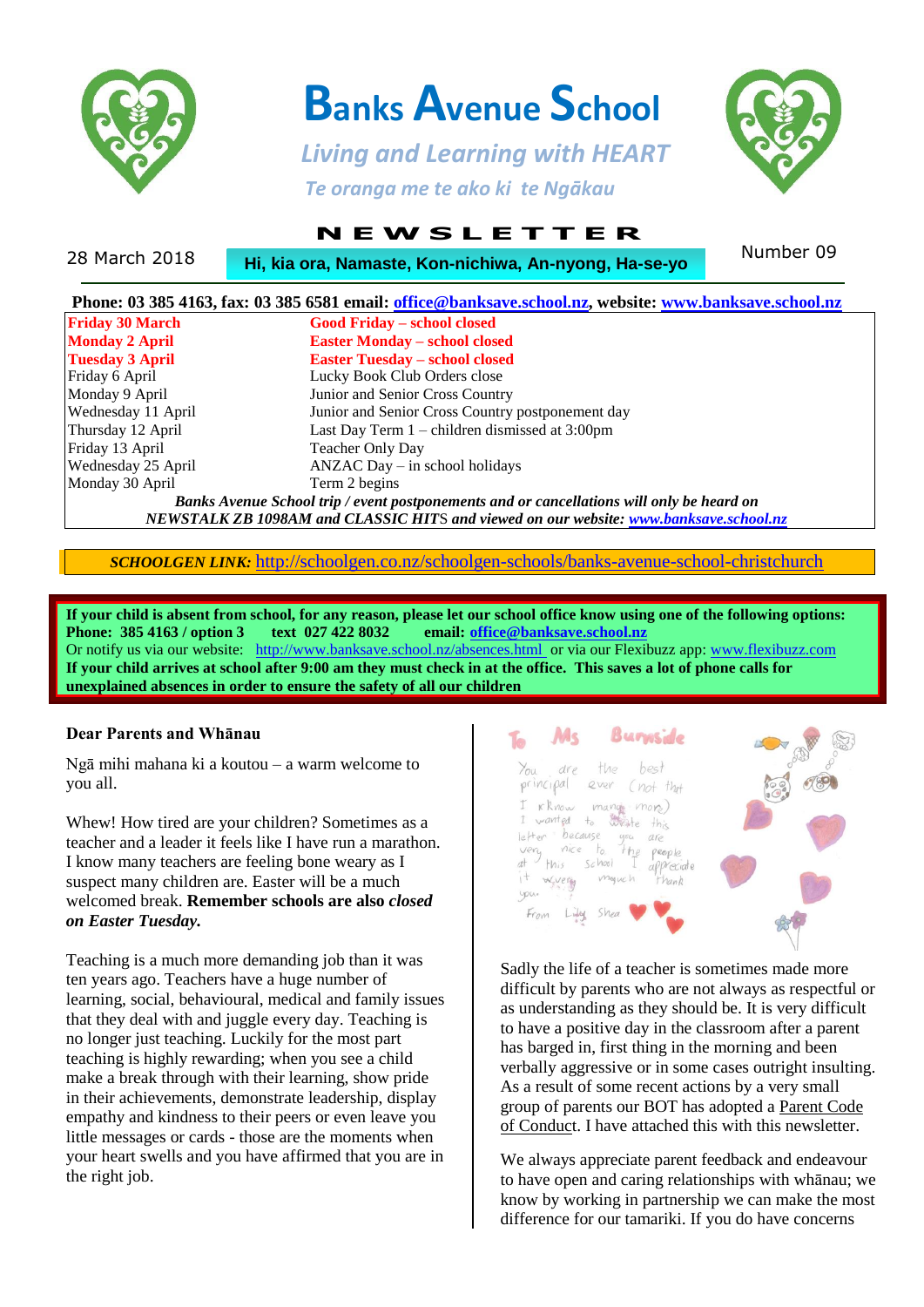please follow our school policy and procedures on how to address these.

To view our Complaints Policy go to Schooldocs; logon as *banksave,* password *banks.* Type *Complaints Policy* in the search bar. The link to Schooldocs is: [http://banksave.schooldocs.co.nz/\](http://banksave.schooldocs.co.nz/)

On a more positive note, a **HUGE THANK YOU** to:

- $\triangleright$  The parent who donated a substantial amount of money to help us fund our sandwich snack. We now have enough money to supplement sandwiches for two terms.
- $\triangleright$  Pak n Save Wainoni for donating \$100 toward sandwiches.

parents who have come in every morning to make up sandwiches.

 $\triangleright$  Our small group of



## **Cultural Day**

This afternoon we had our Cultural Celebration. This event warms our hearts as teachers and as a community. At BAS we have children and families from more than thirty different ethnicities; we know this richness of culture makes us special. It has been great in the last few weeks to acknowledge and celebrate this diversity culminating in today's extravaganza. Thanks Helen S. for organising this event and a huge thanks to all the parents and grandparents who have supported us as well.

## **Parent Session**

Last night we ran our parent session on *PTSD, Anxiety and Stress.* This was very worthwhile session; I know the parents who attended got a lot of useful insight as well as some practical ideas to help at home. One of the concepts Liz shared was the idea of Emotional Coaching. She talked about having two cards - one showing a stressed / angry person and one showing a smiling, happy person.

Have these two cards in a handy location – accessible to both your child and you (on the fridge or kitchen bench, for example).

#### When your child is NOT stressed

Explain the cards to your child who might be sensitive to stress. For example:

This card is for when you are feeling stressed INSIDE and this card is for when you are feeling calm and settled INSIDE.

#### When your child is stressed

If you find your child acting (outside) irritable, angry, aggressive, clingy, or any other sign of being stressed, say to them gently (be gentle, you don't want to increase their stress).

- a) *You are (acting angry / you are having trouble sleeping or something from the list on stress). This means that you are probably feeling stressed inside*.
- b) Point to the stressed card or give the stressed card to your child and, say
- *c) Feeling stressed is ok, everyone gets stressed, but no one wants to feel like that inside.*
- d) *I will help you calm down* or "*Can you try to calm down by yourself?*" (point to calm card and use one of the strategies for calming down after stress)
- e) Ask the child to give you the "Calm" card when they are feeling calm inside.

If you would like a copy of the Emotional Coaching handout, send me an email to

[tburnside@banksave.school.nz](mailto:tburnside@banksave.school.nz) and I will forward you a copy.



The Ministry of Education have appointed OPUS as our lead designers and master planners. The Board are meeting with

OPUS architects for the first time this week. Next term it is expected that we will hold parent consultation and information evenings; these will allow parents to have a say on the design of our new school.

OPUS were responsible for designing the first stage of Clearview Primary School (in Rolleston). They also designed Halswell School and are currently working on Mount Pleasant School.

## **Kathleen Liberty Initiatives (KLI)**

This term we have introduced a range of Kathleen Liberty's Initiatives:

- Changed daily time table,
- Play, eat, learn,
- Drink to think,
- Carbo snack (peanut butter or vegemite wholemeal sandwich) at 9:30am.

Staff are currently reviewing the impact of these initiatives; we continually endeavour to refine and improve our practice. If you would like to give feedback, email me at

[tburnside@banksave.school.nz](mailto:tburnside@banksave.school.nz) and I will share a link to the google form that has been created to collate feedback.

We expect parents to continue to provide the carbo snack, wholemeal sandwich, for children. Research shows that adding a high carbohydrate snack to the school day has benefits. Thanks to the generous funding from a parent (mentioned above), we are able to provide this snack for the small number of children whose



families cannot provide an additional sandwich; we cannot afford to provide sandwiches for all children.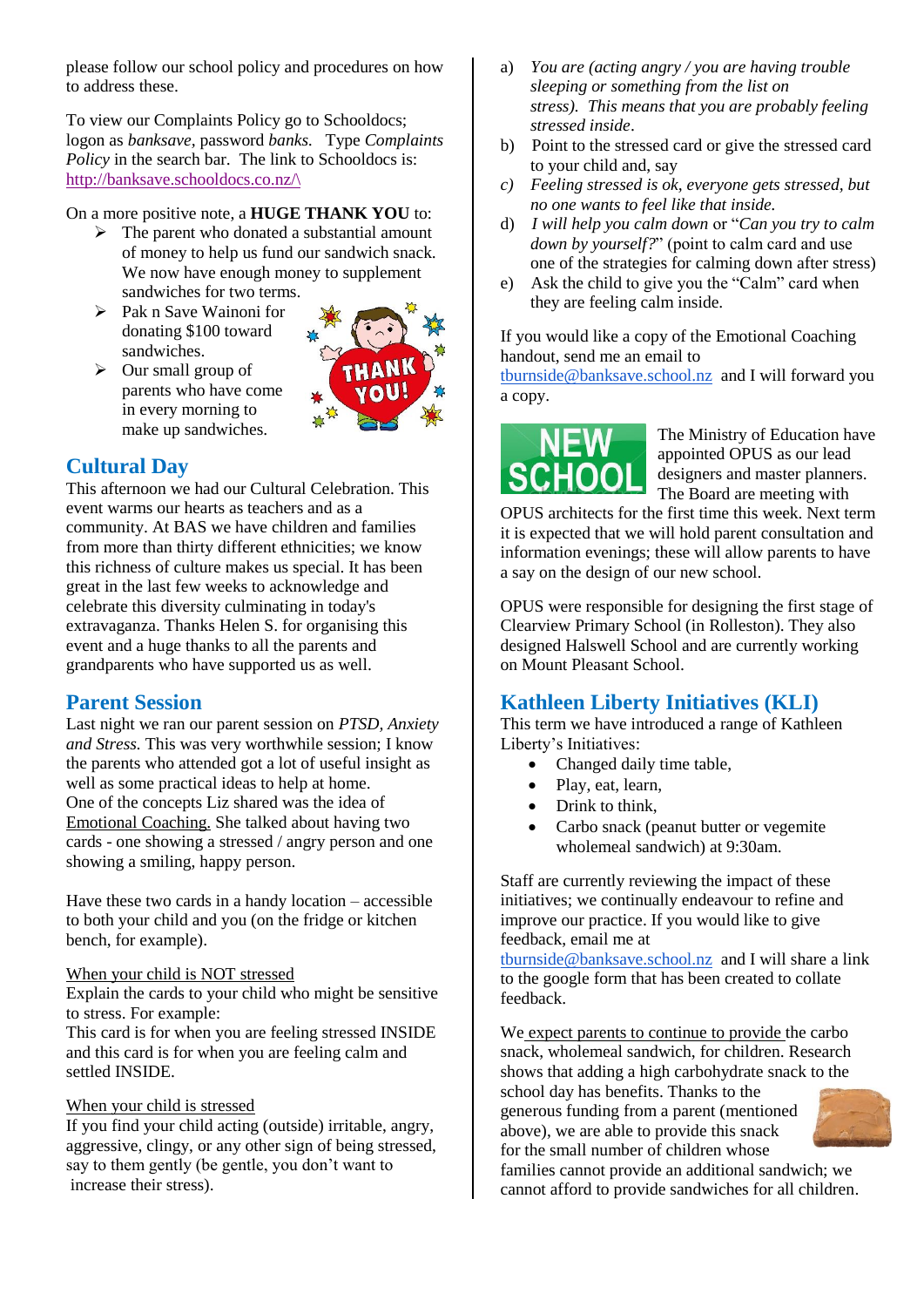## **'HOT SHOT' LEARNER'**



Walter takes responsibility for his learning – always trying his best in all he does. He is helpful, kind and caring and uses our HEART values every day. His positive attitude towards his learning shines through as he strives to be '*better than before'.*

Keep up the great work Walter  $\odot$ 

## **Junior and Senior School Cross County**

The School cross country is coming up on Monday 9 April (p/p date 11 April). The junior races will start at 11:15am and the senior races at 1:15pm.

Please make sure your child comes to school with good running shoes, a drink bottle, sunscreen and a full lunch.

Children are **expected** to be in school uniform to run, but may wear a plain t-shirt in their house colours instead of their school t-shirt. They may also wear hair ribbons in their house colour if they would like. If your

child doesn't have a t-shirt in their house colour then they must be in school uniform.



Feel free to come along and support our tamariki. If you are

able to help please complete the tear off slip on page 4 and return it to your child's class teacher.

## **Sun Hats**

Compulsory sunhat wearing will stop at Easter.

## **Policies**

This term we are reviewing our Homework Policy. Parents can give feedback on this policy Click on the link

*<http://banksave.schooldocs.co.nz/>*

Select the *under review* button on the right of the page to leave your comments.

**UNDER REVIEW** Term 1, 2018

*Hi, my name is Hayley and I'm in AWA. I'm proud of myself because I have won the Most Improved Junior Girl for squash at my club. I think I got it because I try my hardest and I don't give up. I* 

*have only lost one game in interclub this year.*



*If you want to play this wonderful game, start off with tennis to get used to a racquet. Come down to the club on a Wednesday after school to practise.*

*Hayley Atkinson - AWA*

#### HEART **Tokens**

Congratulations to the following children who have all earned **25 HEART tokens** - well done!

**Hauroa:** Dominic M, Riley M (Roto) and Brendon B (AWA).

**Excellence:** Skyla C, Ryan C (Keas), Lakai N and Tai McK (Roto).

**Aroha:** Dallys R-P (AWA).

**Respect:** Hidayat A (AWA).

**Togetherness:** Alyssa U (Roto).

**Fifty HEART Tokens** Congratulations - these children have earned a wristband.

**Hauora:** Charlotte B (Roto).

**Excellence:** Charlotte B, Lucas B, Riley M, Zachary W and Madison B (Roto).

**Respect:** Amber B (Rm 7).

**Togetherness:** Makaii W, Ashley M (Rm 7) and Rai Rai O (Roto).

## **Lucky Books – Club to Class – Issue 2**

Orders close on Friday 6 April 2018. Go to [mybookclub.scholastic.co.nz](http://mybookclub.scholastic.co.nz/) to place your order online or send your order to the school office (cash only - we are unable to process credit card payments).

## **Join the Fun Girl Guiding NZ**

If you have a 5 or 6 year old daughter who like to have fun then contact Jenny Brawley



ph. 0220542093 or visit [www.girlguiding.org.nz](http://www.girlguiding.org.nz/)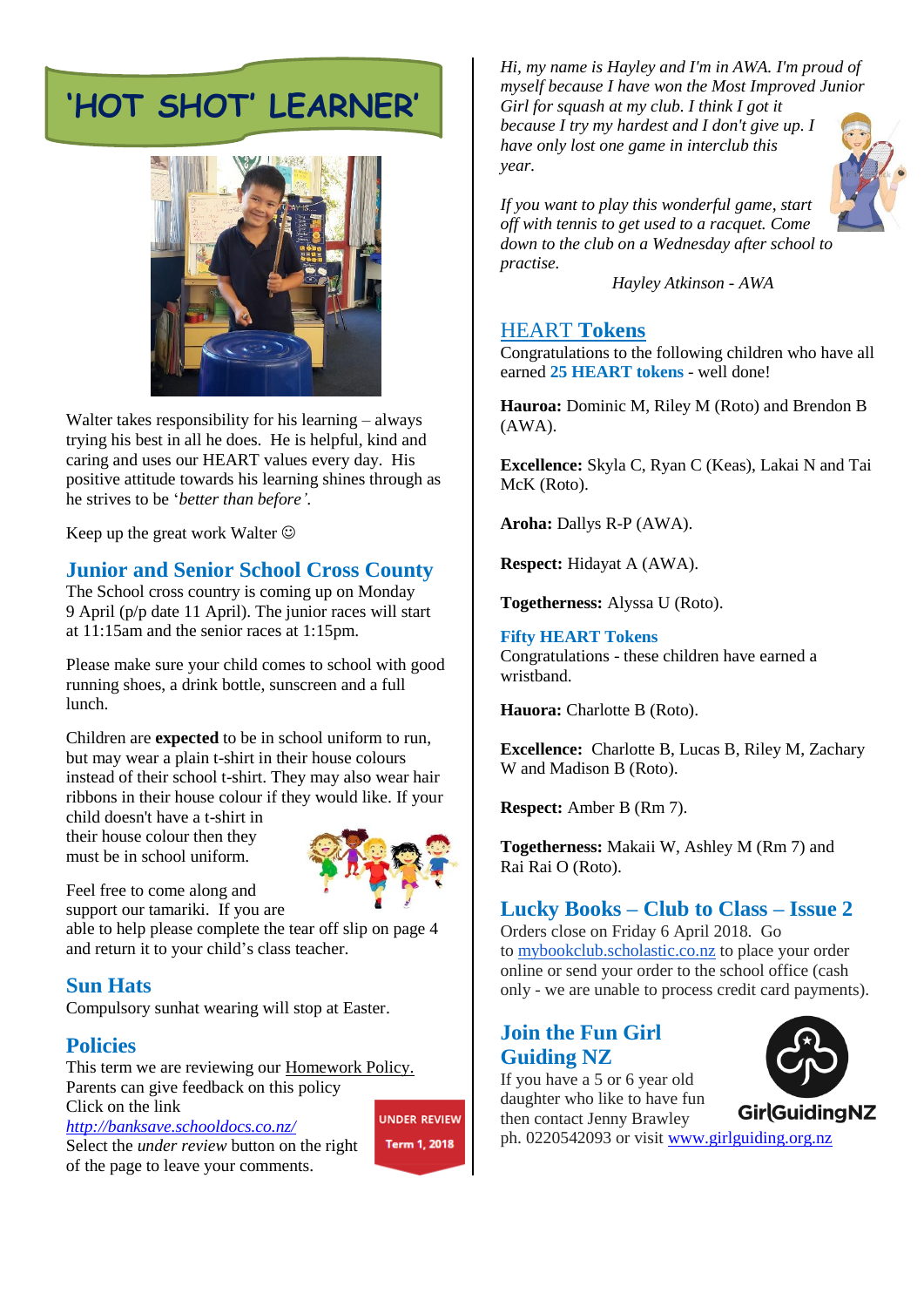#### **Remember**

Easter: School is closed from Friday 30 March to Tuesday 3 April. We open again on Wednesday 4 April. End of term: Our term finishes on Thursday April 12. School will be **closed for instruction** on **Friday 13 Apri**l for our Teacher Only Day. Term two: Our first day back is Monday 30 April. Teacher Only Day - term two: School will be closed for instruction on Friday 1 June.

## *There will be no newsletter next week - due to it being a short week.*

#### **Whakatauki**

Tangata ako ana i te whare, te turanga ki te marae, tau ana.

A person who is taught at home will stand collected on the Marae (meeting house grounds).

A child who is given proper values at home and cherished within their family will not only behave well amongst the family but also within society and throughout their life.

## **Team Kea Learning Hub have been learning about different types of poetry – here are some of our cinquains we have written.**



**Banks Avenue School Junior and Senior Cross Country On Monday 9 April (postponement date 11 April).**

can help with the junior / senior cross country.

Child's name:  $\blacksquare$ 

Contact phone number:

Please return to your child's teacher.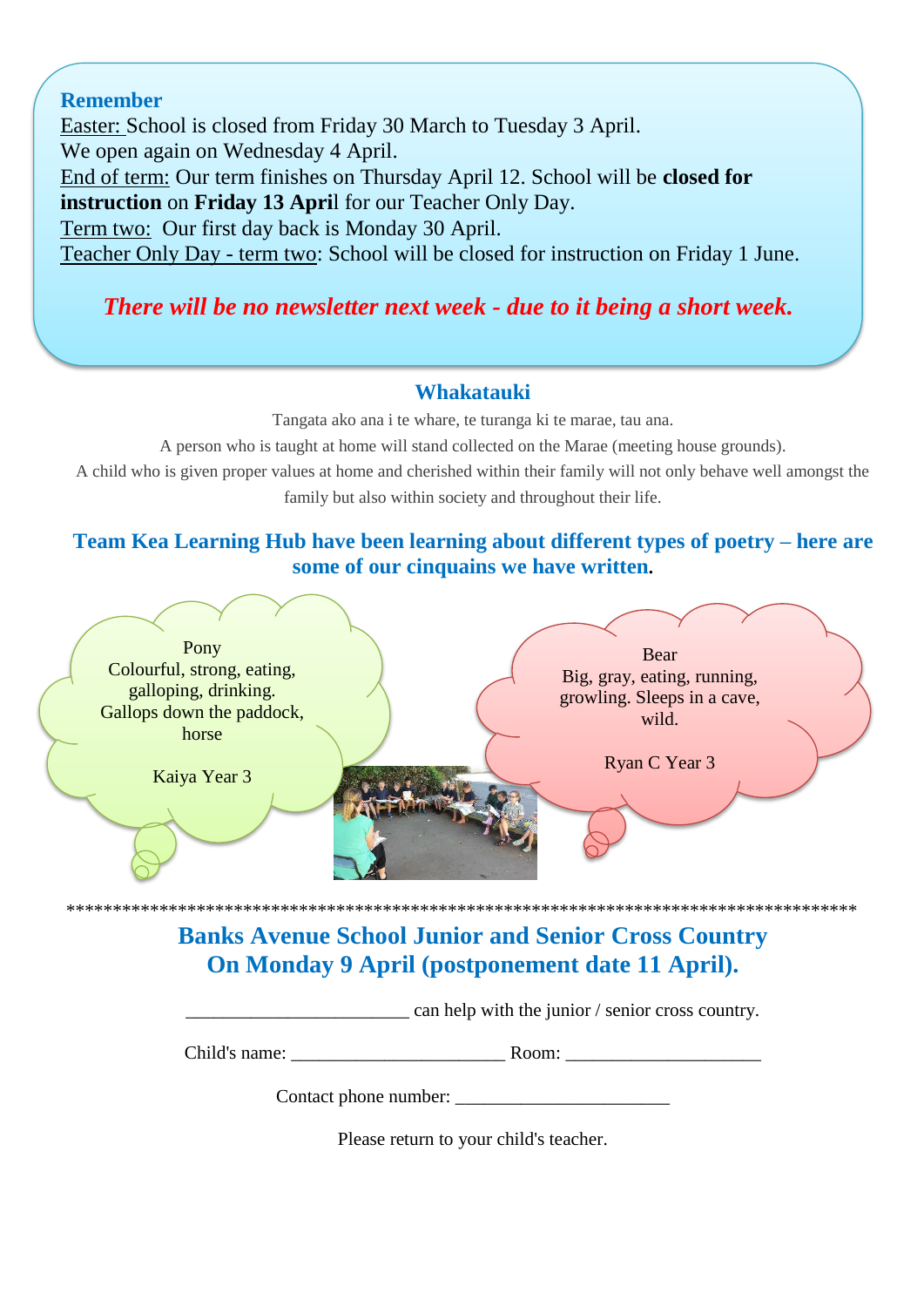## **Parent Code of Conduct Policy**

#### **Parent's & Visitor's Guidelines**

Banks Avenue School is committed through its Health, Safety and Welfare Policy to provide a safe and healthy physical and emotional environment for students, staff and visitors. Our Code of Conduct Policy enables us to remind all parents, caregivers, whānau and visitors to Banks Avenue School about conduct expected from them.

Our Code of Conduct Policy applies to all conduct whether in speech, in action or delivered through emails, texts, phone calls, social media or other communication; and while at Banks Avenue School or at another venue where students and/or staff are assembled for school purposes (such as a camp or sports match).

#### **Expectations**

Banks Avenue School expects parents, caregivers, whānau and visitors to:

- Treat all people (staff, students, other parents) with respect;
- Work together in partnership with staff for the benefit of all children;
- Respect and demonstrate Banks Avenue School's HEART values;
- Set a good example to students at all times;
- Follow appropriate and proper procedures to handle any complaints; *complaints and concerns policy* is available on <http://banksave.schooldocs.co.nz/> log in *banksav*e password *banks.*
- Adhere to other Banks Avenue School policies and procedures (such as Visitors, Smokefree, and Alcohol/Drugs and Other Harmful Substances policies) and any legal requirements.

#### **Examples**

Examples of conduct that contravenes these expectations include:

- Insulting, abusive, or intimidating staff, students or other parents:
- Physical aggression:
- Harassment;
- Deception/fraud;
- Discrimination (for example based on ethnicity, religion);
- Smoking or possessing or using alcohol/drugs/other harmful substances on school premises or at another venue where students and/or staff are assembled for school purposes (except possession or use of alcohol strictly in accordance with Banks Avenue School policy);
- Threats:
- Bullying;
- Profanity/offensive language;
- Damaging or destroying school property;
- Consistently placing unreasonable and excessive expectations on staff time or resources;
- Pursuing a complaint or negative campaign, or making defamatory, offensive or derogatory comments, regarding the school, its board or any staff or students on social media or other public forums.

#### **Processes**

There are a number of different ways that contravening behaviour can be dealt with, and each situation depends on the nature of the behaviour, its seriousness and the process any witness or victim of the behaviour feels most comfortable with. Examples of processes for dealing with such behaviour include the following: